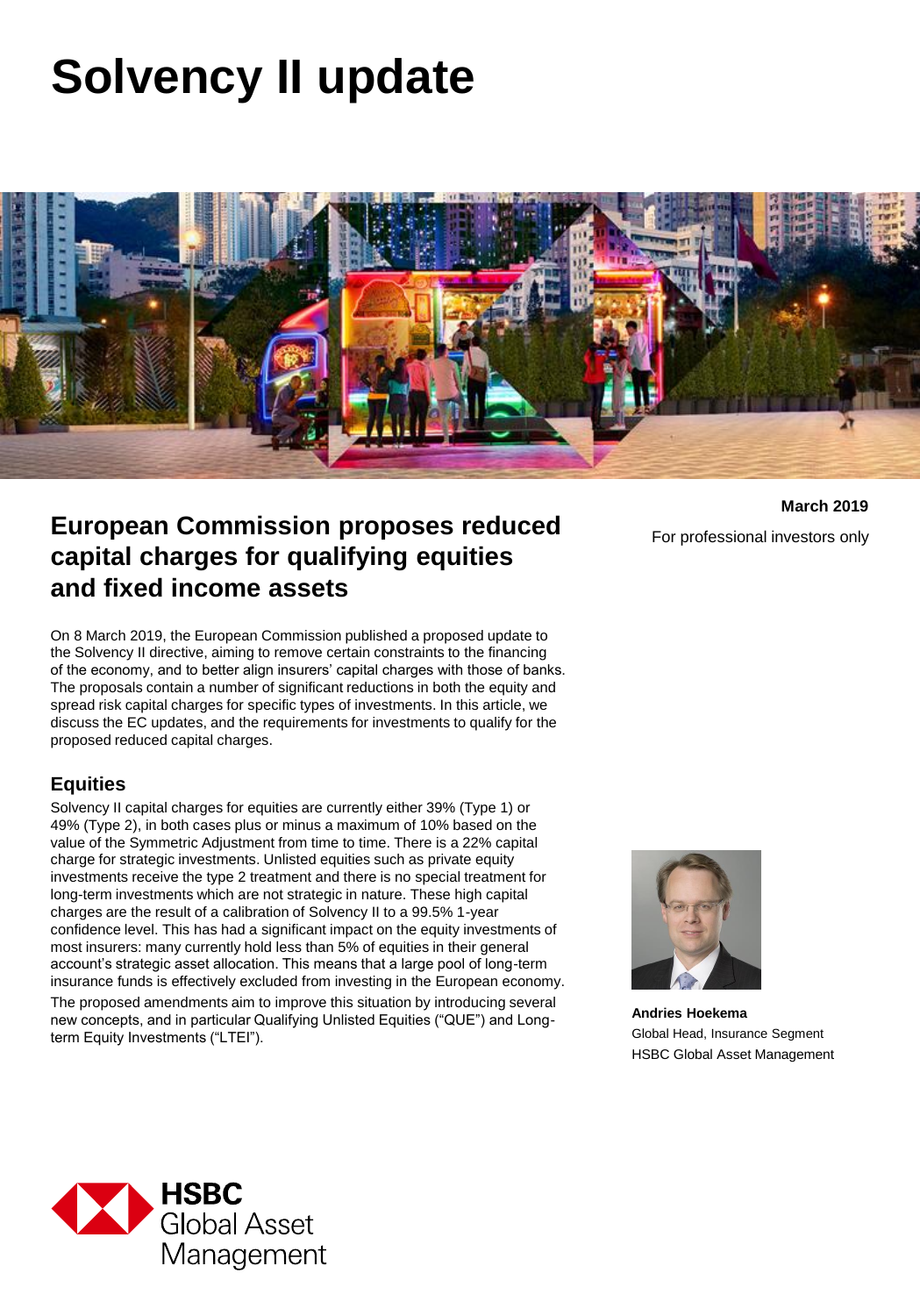**Qualifying unlisted equities** can receive type 1 treatment (39% +/- 10%) if they satisfy specific conditions, which include the following:

- ◆ The investment must be in ordinary shares of a company not listed in any regulated market;
- ◆ The head office of the company needs to be within the European Economic Area (EEA);
- ◆ More than half the company's revenue must be generated from EEA or OECD countries;
- More than half the employees must be based in the EEA;
- ◆ The balance sheet or turnover must exceed EUR10 million and staff must be greater than 50;
- ◆ They cannot be financial institutions, pension funds or investment vehicles/investment managers.

The proposal also defines a beta calculation combining the company's margins, return on equity, balance-sheet leverage and cash flow into a single number, which must not be exceeded for the investment to qualify.

The second new concept is that of **Long-term equity investments (LTIE)**. Insurers can apply for LTIE treatment and receive a 22% capital charge if they can demonstrate to the regulator that a number of conditions are satisfied, including:

- The equity investments must be clearly identified and part of a distinct portfolio designated to cover the liabilities of a specific book of insurance contracts, which has also been clearly identified;
- ◆ The book of insurance contracts cannot constitute the entirety of the insurer's business;
- ◆ The average holding period must exceed 5 years;
- ◆ Stocks must be listed in the EEA or, if not listed, must be stocks of companies headquartered in the EEA;
- ◆ The insurer must be able to hold on to the position for 10 years if need be, without being forced to sell.

Interestingly, where equities are held within a collective investment fund or an alternative investment fund, these requirements will apply at the fund level. This could create opportunities for insurers wanting to invest in active equity funds for the long term.

**Today, infrastructure equities can receive the 22% capital charge if they are strategic investments. Under the proposals, they could also qualify for treatment as long-term investments, provided they met the LTIE requirements.**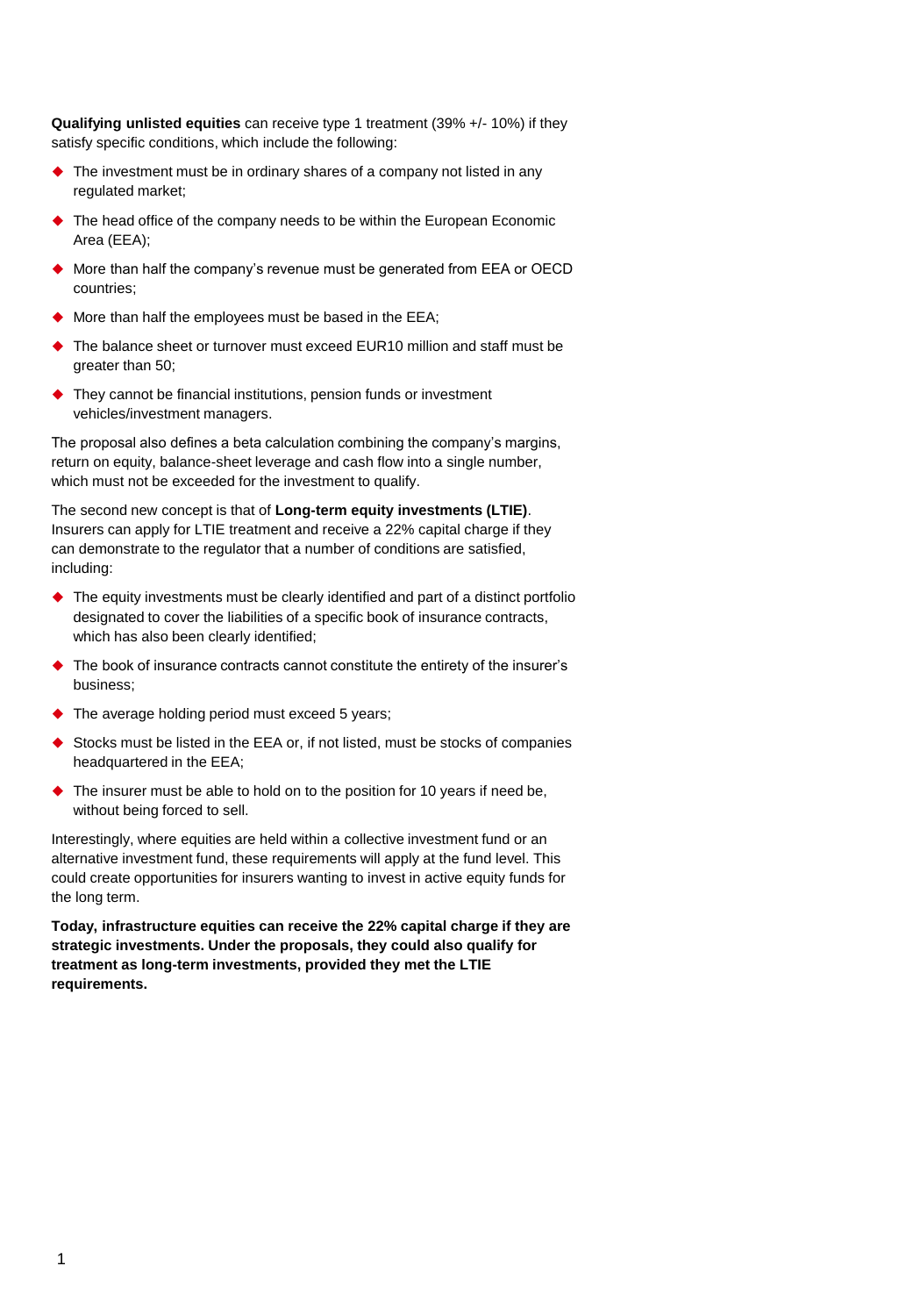#### **Fixed Income Investments**

For fixed income investments, the European Commission has proposed a new set of criteria to allow unrated bonds or loans to receive CQS2 (Single A) or CQS3 (BBB) treatment. As with the new equity categories, the bonds or loans need to satisfy certain conditions.

Unrated bonds or loans may be assigned CQS2 (single A equivalent) treatment if:

- The insurer has a robust internal rating methodology which assesses the credit risk to the satisfaction of the regulator;
- Where the unrated investment is a co-investment, the originator is 1) a bank using an Internal Ratings Based Approach as defined in CRD IV<sup>1</sup>, or 2) an insurer using an approved internal model under Solvency II;
- The issuer is not an insurer or other financial institution, investment fund, pension fund or infrastructure entity;
- ◆ The loan or bond is senior;
- ◆ The issuer is headquartered in the EEA and generates over 50% of its revenues from EEA or OECD countries;
- The issuer's balance sheet or turnover are greater than EUR10 million and its staff exceed 50;
- ◆ The issuer has been profitable over the last 5 years and is not highly leveraged;
- ◆ The yield is not too high. It must be no higher than the average yield of 1) representative single-A and BB bond indices and 2) a representative single-A index  $+0.5%$ .

Alternatively, unrated securities may be assigned CQS3 (BBB equivalent), subject to the same conditions, with the exception that the yield should be no higher than the average yield of 1) representative BBB and BB bond indices and 2) a representative BBB index + 0.5%.

The proposal contains a specific article (176b) to describe the requirements for the internal credit assessment systems insurers may deploy to assign a CQS level to unrated loans. The second paragraph states that insurers must be able to demonstrate that their internal ratings are reliable and properly reflect the spread risk of the asset. From this, we can infer that, if an insurer wants to assign a CQS2 or CQS3 rating to an unrated bond or loan, as a minimum the insurer's internal model needs to indicate this as the appropriate rating level.

A further article (176c) describes the conditions under which an insurer may rely on the ratings generated by the internal rating model of the bank or insurer which has originated the assets.

*<sup>1</sup> Regulation (EU) No 575/2013 for banks*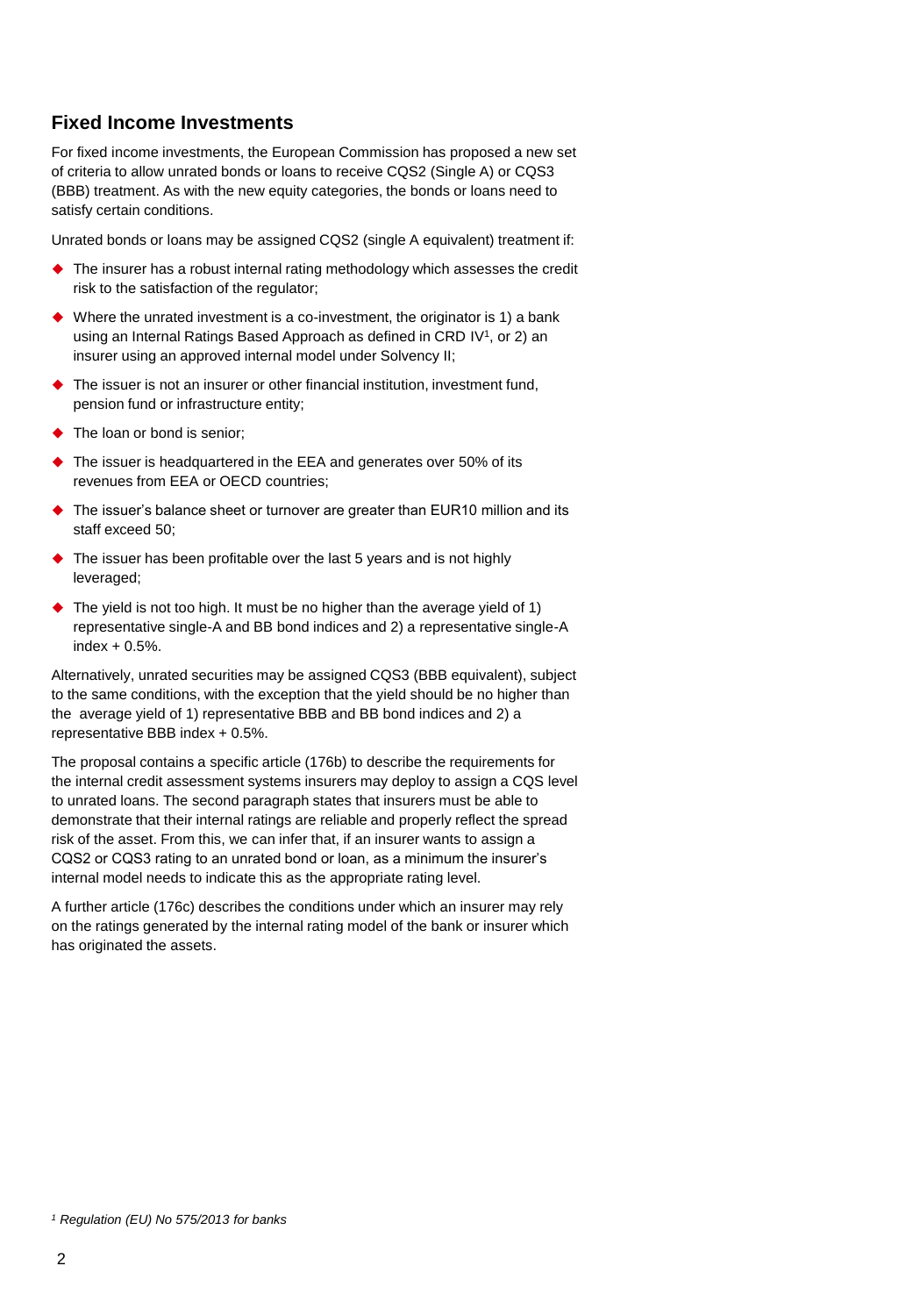### **Will these proposals have a major impact on insurers' investment strategies?**

It is clear that for the right assets, the reduction in the capital charge can be significant, particularly for equities, where it can go beyond 50%. The question is whether the conditions required for an investment to qualify, although fully understandable given the EC's objectives, are not overly onerous.

No doubt, insurance companies wanting to make a long-term investment in specific European equities will be satisfied. For example, the proposals could allow them to target specific companies for investment as part of an ESG impact investment strategy. European private equity and infrastructure equity look particularly attractive, given that they are typically buy-and-hold investments, highly structured in terms of financial covenants and, in the case of infrastructure, have a clear geographical focus. However, there are possible snags for both categories. Private equity investments may fall foul of the requirements around financial leverage and the maximum holding of 10% of a company. For infrastructure equity, the requirement for the issuer to employ at least 50 staff within the EEA could be difficult to satisfy given that many issuers are special purpose vehicles.

Where insurers want to take advantage of the opportunity to get improved capital treatment for an active European equity strategy as part of their Strategic Asset Allocation for a set of insurance liabilities, they will need to ensure that the manager of the strategy conforms to the requirements for long-term equity treatment. A new category of European equity funds may develop as a result, just for European insurers.

Among the fixed income proposals, the explicit possibility to rely on the internal ratings of the originators of co-investments may have the most significant impact. This avoids the need for insurers to replicate the effort of building an internal ratings model where the originator (often a bank) has already gone through the process of obtaining regulatory approval for its model. It also creates a more level playing field between banks and insurers in unrated fixed income. The proposed language may entice more European insurers to look into co-investments in unrated credit by lowering the barriers to entry.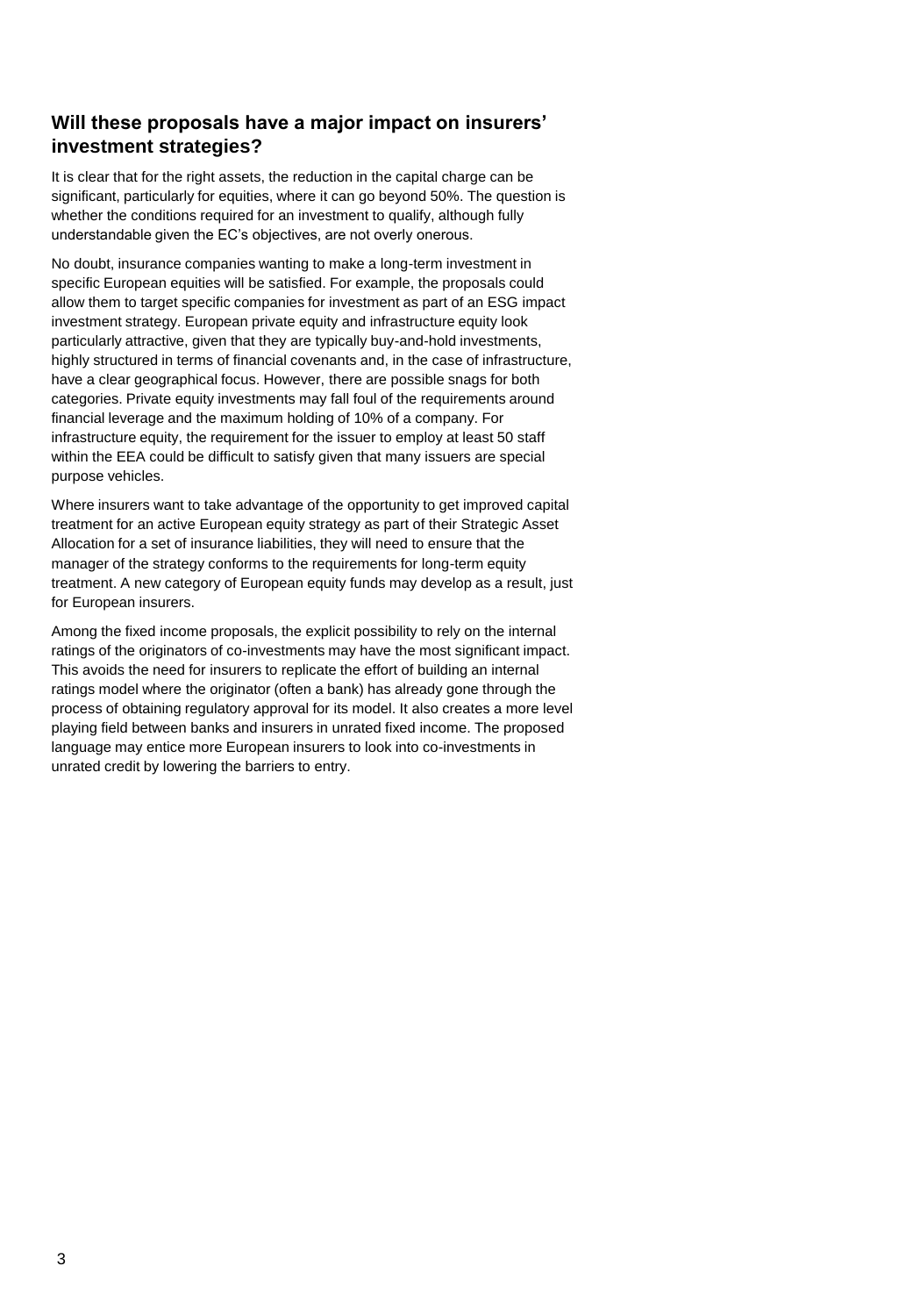## **Important Information**

**For Professional Clients and intermediaries within countries set out below; and for Institutional Investors and Financial Advisors in Canada and the US. This document should not be distributed to or relied upon by Retail clients/investors.**

**The value of investments and the income from them can go down as well as up and investors may not get back the amount originally invested. Past performance contained in this document is not a reliable indicator of future performance whilst any forecasts, projections and simulations contained herein should not be relied upon as an indication of future results. Where overseas investments are held the rate of currency exchange may cause the value of such investments to go down as well as up. Investments in emerging markets are by their nature higher risk and potentially more volatile than those inherent in some established markets. Economies in Emerging Markets generally are heavily dependent upon international trade and, accordingly, have been and may continue to be affected adversely by trade barriers, exchange controls, managed adjustments in relative currency values and other protectionist measures imposed or negotiated by the countries with which they trade. These economies also have been and may continue to be affected adversely by economic conditions in the countries in which they trade. Mutual fund investments are subject to market risks, read all scheme related documents carefully.**

The contents of this document may not be reproduced or further distributed to any person or entity, whether in whole or in part, for any purpose. All non-authorised reproduction or use of this document will be the responsibility of the user and may lead to legal proceedings. The material contained in this document is for general information purposes only and does not constitute advice or a recommendation to buy or sell investments. Some of the statements contained in this document may be considered forward looking statements which provide current expectations or forecasts of future events. Such forward looking statements are not guarantees of future performance or events and involve risks and uncertainties. Actual results may differ materially from those described in such forward-looking statements as a result of various factors. We do not undertake any obligation to update the forward-looking statements contained herein, or to update the reasons why actual results could differ from those projected in the forward-looking statements. This document has no contractual value and is not by any means intended as a solicitation, nor a recommendation for the purchase or sale of any financial instrument in any jurisdiction in which such an offer is not lawful. The views and opinions expressed herein are those of HSBC Global Asset Management at the time of preparation, and are subject to change at any time. These views may not necessarily indicate current portfolios' composition. Individual portfolios managed by HSBC Global Asset Management primarily reflect individual clients' objectives, risk preferences, time horizon, and market liquidity. Foreign and emerging markets. Investments in foreign markets involve risks such as currency rate fluctuations, potential differences in accounting and taxation policies, as well as possible political, economic, and market risks. These risks are heightened for investments in emerging markets which are also subject to greater illiquidity and volatility than developed foreign markets. This commentary is for information purposes only. It is a marketing communication and does not constitute investment advice or a recommendation to any reader of this content to buy or sell investments nor should it be regarded as investment research. It has not been prepared in accordance with legal requirements designed to promote the independence of investment research and is not subject to any prohibition on dealing ahead of its dissemination. We accept no responsibility for the accuracy and/or completeness of any third party information obtained from sources we believe to be reliable but which have not been independently verified.

HSBC Global Asset Management is a group of companies in many countries and territories throughout the world that are engaged in investment advisory and fund management activities, which are ultimately owned by HSBC Holdings Plc. (HSBC Group). HSBC Global Asset Management is the brand name for the asset management business of HSBC Group. The above communication is distributed by the following entities:

- In Argentina by HSBC Administradora de Inversiones S.A.S.G.F.C.I., Sociedad Gerente de Fondos Comunes de Inversión, registered with the Comisión Nacional de Valores (CNV) under N° [1];
- In Australia, this document is issued by HSBC Global Asset Management (Australia), the sales and distribution arm of HSBC global funds for Australian investors and a division of HSBC Bank Australia Limited ABN 48 006 434 162, AFSL 232595, for HSBC Global Asset Management (Hong Kong) Limited ARBN 132 834 149 ("HSBC"). This document is not available for distribution to retail clients (as defined under the Corporations Act). HSBC Global Asset Management (Hong Kong) Limited is exempt from the requirement to hold an Australian financial services license under the Corporations Act in respect of the financial services it provides. HSBC Global Asset Management (Hong Kong) Limited is regulated by the Securities and Futures Commission of Hong Kong under the Hong Kong laws, which differ from Australian laws.
- in Austria by HSBC Global Asset Management (Österreich) GmbH which is regulated by the Financial Market Supervision in Austria (FMA);